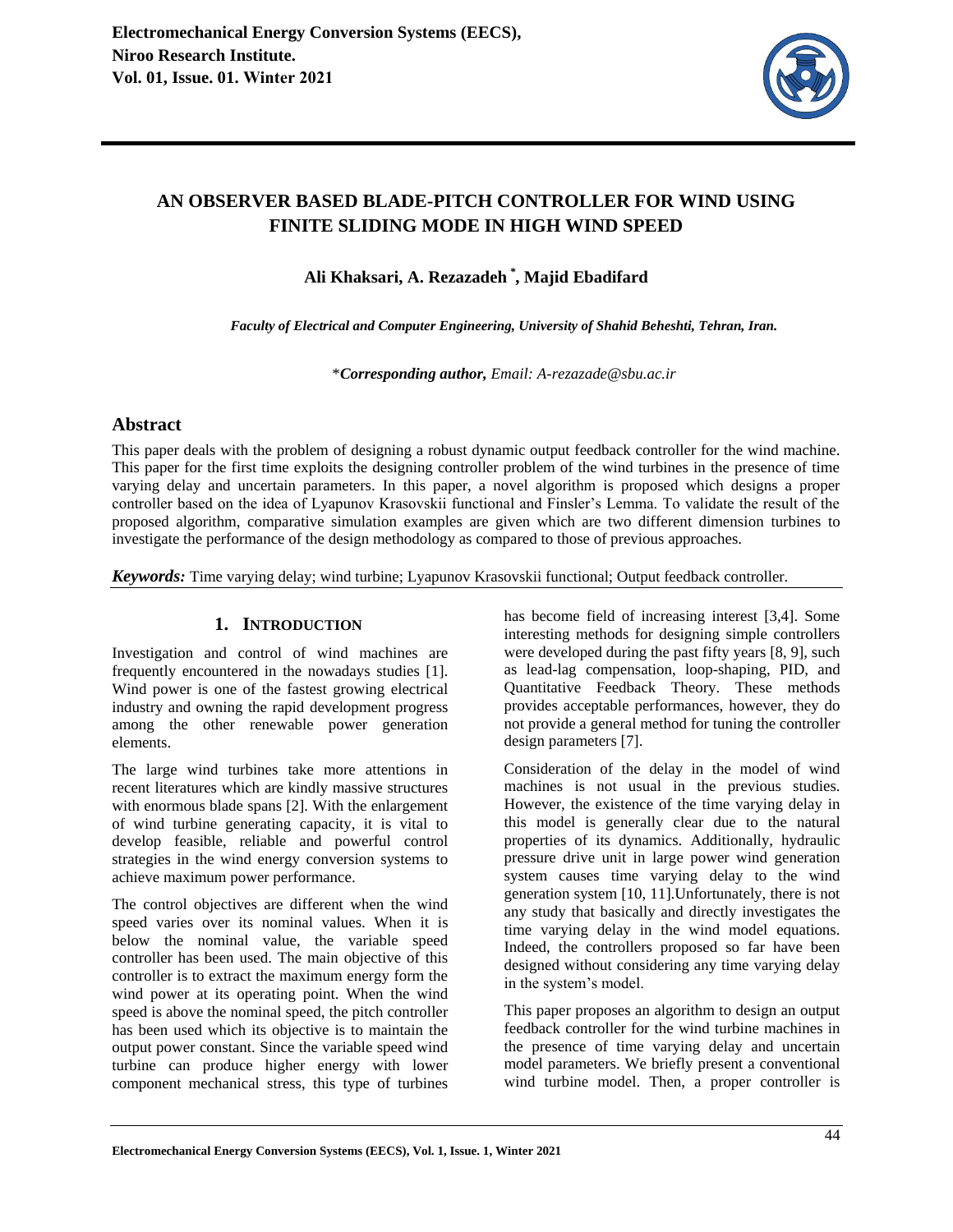designed by the proposed algorithm and applied to the turbine model.. The proposed controller is basically presented based on the idea of Lyapunov Krasovskii functional. This idea is frequently encountered in the previous studies [13-17].

This paper is organized as follows: Section 2 proposes the transfer function model from pitch to tower fore-aft deflection including a time varying delay in the hydraulic pressure drive unit of wind generation system. In Section 3, the main idea of this paper is mentioned which is an algorithm to design a proper controller for the uncertain model in the presence of time varying delay. The simulation examples are presented in section 4 which consists of two examples with different dimension turbines. The simulation results reveal the superiority of the proposed controller. Finally, Section 5 concluded the paper.

#### **2. SYSTEM MODEL**

At the operating point, the linear model of bladetower dynamics is considered to be as follows [12]:

$$
f(s) = G_p(s)\beta(s) \tag{1}
$$

Where f is the tower fore-aft modal deflection and  $\beta$ is the deviation of the pitch angle from its nominal value. Indeed, equation (1) states that there exists a causal linear equation relating the tower deflection to the pitch angle deviation. The transfer model  $G_p(s)$  is assumed to have the following form:

$$
G_p(s) = \frac{a_2 s^2 + a_1 s + a_0}{s^4 + b_3 s^3 + b_2 s^2 + b_1 s + b_0}
$$
 (2)

The transfer function coefficients  $\{a_i\}_{i=0}^2$  and  $\{b_i\}_{i=0}^3$ represents the time constant of the wind generation model. The pitch-driven model is under the influence of the hydraulic pressure drive which causes time delay to the generation model [12]. It complexes controller design and analysis stability of the model. According to this effect, the model equation (2) will be modified as follows:

$$
G_p(s) = \frac{a_2 s^2 + a_1 s + a_0}{s^4 + b_3 s^3 + b_2 s^2 + b_1 s + b_0} e^{-\tau s n}
$$
\n(3)

Where  $\tau$  is the time delay parameter. Usually, the time delay parameter is considered to be constant and fix in time in the previous studies [12]. This assumption has reduced generality of the model because the delay parameter is under influence of some physical and mechanical model which is varying with time. Hence, the delay parameter is assumed to be time varying in a limited interval as:  $\forall t$ :  $\tau(t) \in [\tau_l, \tau_u]$  $\left| \right|$  (4)

Where  $\tau_1$  and  $\tau_u$  are the values of the lower and upper bounds of the time varying delay, respectively. It is worth to mention that the time derivation of the delay should be finite due to some physical constraints. Hence, the following assumption is considered:

$$
\forall t: |\dot{\tau}(t)| \le \tau_D \tag{5}
$$

Where  $\tau_D$  is the upper bound of the time derivation of the mentioned delay parameter. According to the model deviations, time, and physical dependency of the model, the coefficients of the transfer function (3) are considered to have fix but unknown values. Thus, the following equations describe the uncertainty bounds of these coefficients: The values of these coefficients depend on the physical specification of the wind machine and environment parameters. Hence, the lower and upper bounds in equations (6) have been determined such that covers the reasonable deviations of the physical and environment parameters.

$$
a_i \in \left[\underline{a}_i, \overline{a}_i\right] \text{ for } i = 0, 1, 2
$$
\n
$$
b_i \in \left[\underline{b}_i, \overline{b}_i\right] \text{ for } i = 0, 1, 2, 3 \tag{6}
$$

Before presenting the main idea of this paper, the following lemmas are needed to present.

*Lemma 1* [15].Assume  $g(θ)$ : ℝ → ℝ<sup>n</sup> is a vector function, Q is a symmetric positive definite matrix and  $c_1$  and  $c_2$  are positive numbers( $c_2 > c_1$ ). Then, the following inequality is satisfied:

$$
(c_2 - c_1) \int_{c_1}^{c_2} \dot{g}(\alpha)^T Q \dot{g}(\alpha) d\alpha \ge
$$
  

$$
(g(c_2) - g(c_1))^T Q \int_0^h g(\alpha)^T Q g(\alpha) d\alpha \qquad (7)
$$

*Lemma* 2 (Finsler's Lemma) [16]. Let  $x \in \mathbb{R}^n$ ,  $Q \in \mathbb{R}^{n \times n}$  be a symmetric positive definite matrix and  $B \in R^{m \times n}$  such that rank(B) < n. Then, the following statements are equivalent:

i)  $\forall x: Bx = 0 \rightarrow x^T Q x < 0$ ii) ∃ $X \in R^{n \times m}$ :  $Q + XB + B^T X^T < 0$ iii)  $B^{\perp T} Q B^{\perp} < 0$ 

Where  $B^{\perp}$  is the null matrix of the matrix B which means  $BB^{\perp} = 0$ .

## **3. CONTROLLER DESIGN**

In this section, the main idea of this paper is presented which is to design an output feedback controller for the model (3). The designed controller should guarantee the stability the model for all corner values of model coefficients and considering the time varying delay. For this purpose, a set of mathematical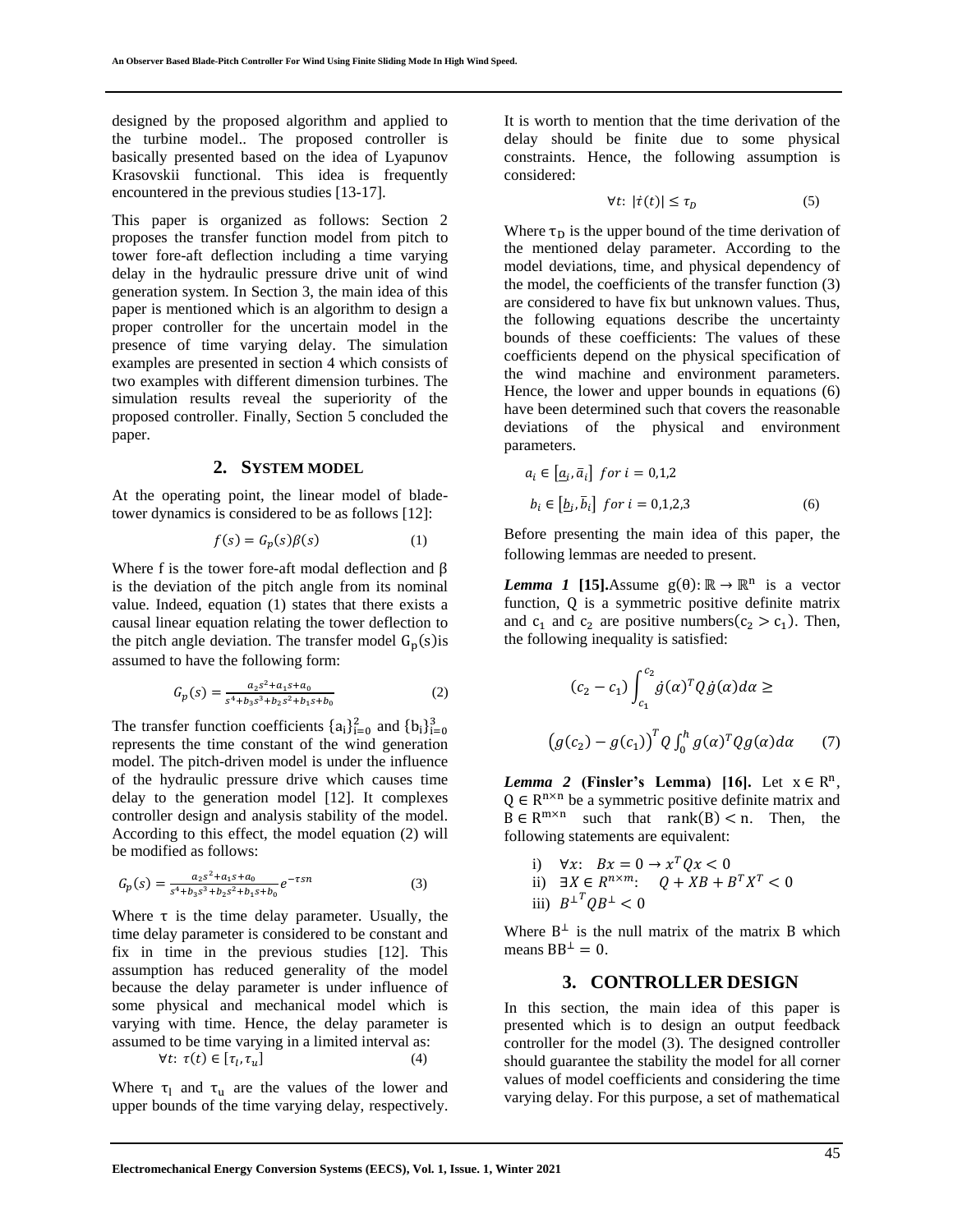tools is used to design the controller which is mentioned in the following. Before presenting the designing approach, model (3) is transformed into the state space model such as follows:

$$
\dot{x}(t) = Ax(t) + B\beta(t - \tau(t))\tag{8}
$$

$$
f = Cx(t)
$$

Where  $x(t) \in R^4$  is the state vector of this model. The model matrices are also obtained as given below:

$$
A(b) = \begin{bmatrix} -b_3 & -b_2 & -b_1 & -b_0 \ 1 & 0 & 0 & 0 \ 0 & 1 & 0 & 0 \ 0 & 0 & 1 & 0 \end{bmatrix}, B = \begin{bmatrix} 1 \\ 0 \\ 0 \\ 0 \end{bmatrix}
$$
(9)  

$$
C(a) = \begin{bmatrix} 0 & a_2 & a_1 & a_0 \end{bmatrix}
$$

Then, the controller is considered to have the following structure:

Using equations (9), one obtains:

$$
\dot{x}_c(t) = A_c x_c(t) + B_c f(t)
$$
  

$$
\beta(t) = C_c x_c(t)
$$
 (10)

where  $x_c \in R^{n_c}$  in which  $n_c$  is the controller order and  $A_c \in R^{n_c \times n_c}$ ,  $B_c \in R^{n_c}$  and  $C_c \in R^{n_c}$  are controller matrices that are considered as the design parameters. Indeed, these matrices should have design such as the closed loop model is stable. Therefore, in the following the equation of the closed loop model is obtained:

$$
\dot{z}(t) = \begin{bmatrix} A(b) & 0_{n,n_c} \\ B_c C(a) & A_c \end{bmatrix} z(t) + \begin{bmatrix} 0_{n,n} & BC_c \\ 0_{n_c,n} & 0_{n_c,n_c} \end{bmatrix} z(t - \tau(t)) \tag{11}
$$

Where  $z(t) = [x^T(t)x_c^T(t)]^T$  is the state vector of the closed loop model. For convince, the following notations are defined:

$$
\mathcal{A}(a,b) = \begin{bmatrix} A(b) & 0_{n,n_c} \\ B_c C(a) & A_c \end{bmatrix}
$$
 (12)

Based on equations (12), the partial derivation of  $\gamma$ with respect to  $\beta$  can be obtained such as follows:

$$
\mathcal{A}_d = \begin{bmatrix} 0_{n,n} & BC_c \\ 0_{n_c,n} & 0_{n_c,n_c} \end{bmatrix}
$$
 (13)

Using definitions (12-13), one obtains:

$$
\dot{z}(t) = \mathcal{A}(a, b)z(t) + \mathcal{A}_d z(t - \tau(t))
$$
 (14)

Please, note that the system matrices of the closed loop model are uncertain due to the model coefficient uncertainty. For convince, the following notations are used to mention the model uncertainties:

$$
\pi_a = \left\{ \frac{[a_0, a_1, a_2], [a_0, a_1, \bar{a}_2], [a_0, \bar{a}_1, a_2],}{\dots, [\bar{a}_0, \bar{a}_1, \bar{a}_2]} \right\}
$$
(15)

$$
\pi_b = \left\{ \begin{bmatrix} \underline{b}_0, \underline{b}_1, \underline{b}_2, \underline{b}_3 \end{bmatrix}, \begin{bmatrix} \underline{b}_0, \underline{b}_1, \underline{b}_2, \overline{b}_3 \end{bmatrix}, \begin{bmatrix} 16 \end{bmatrix} \right\}
$$
\n
$$
\dots, \begin{bmatrix} \overline{b}_0, \overline{b}_1, \overline{b}_2, \overline{b}_3 \end{bmatrix} \right\}
$$

In the sequel of this section, the designing procedure is proposed which consists of two separate stages. To completely understand the steps of this algorithm, the following lemmas and theorem will be needed to mention.

**Theorem 1.** Assume there exists symmetric positive definite matrices  $P \in R^{m \times m}$ ,  $\{Q_i\}_{i=1}^3 \subset R^{n \times n}$  and  ${R_i}_{i=1}^3 \subset R^{n \times n}$ and also matrix  ${Y_{a,b}}_{a \in \pi_a, b \in \pi_b}$  ∈  $R^{5n \times n}$  that satisfy the following conditions (17):

where  $N_{d_1}$  and  $N_{d_2}$  are the number of subdomains of  $[\underline{V}, \overline{V}]$  and  $[\underline{\omega}, \overline{\omega}]$ , respectively,  $[\underline{V}_i, \overline{V}_i]$  is the *i*<sup>th</sup> subdomain of  $[\underline{V}, \overline{V}]$ , and  $[\underline{\omega}_j, \overline{\omega}_j]$  is the  $j^{th}$ subdomain of  $[\omega, \overline{\omega}]$ . The corners of each region are defined as:

$$
\begin{bmatrix}\n\phi_1 & \frac{e^{-\gamma \tau_l}}{\tau_l} R_1 & (1 - \tau_D) \frac{e^{-\gamma \tau_u}}{\tau_u} R_2 & \frac{e^{-\gamma \tau_u}}{\tau_u} R_3 & P \\
* & \phi_2 & 0_{m,m} & 0_{m,m} & 0_{m,m} \\
* & * & \phi_3 & 0_{m,m} & 0_{m,m} \\
* & * & * & \phi_4 & 0_{m,m} \\
* & * & * & * & \phi_5\n\end{bmatrix}
$$
\n
$$
+ He\{Y_{a,b}[\mathcal{A}(a,b)0_{m,m}\mathcal{A}_d 0_{m,m} - I_{m,m}]\} \le 0
$$

Where  $m = n + n_c$  and matrices  $\{\phi_i\}_{i=1}^5$  and Gare defined with the equations (18):

$$
\phi_1 = \gamma P + Q_1 + Q_2 + Q_3 - \frac{e^{-\gamma \tau_l}}{\tau_l} R_1 - (1 - \dot{\tau}) \frac{e^{-\gamma \tau_u}}{\tau_u} R_2
$$

$$
- \frac{e^{-\gamma \tau_u}}{\tau_u} R_3
$$

$$
\phi_2 = -e^{-\gamma \tau_l} Q_1 - \frac{e^{-\gamma \tau_l}}{\tau_l} R_1
$$

$$
\phi_3 = -e^{-\gamma \tau_u} (1 - \dot{\tau}) Q_2 - (1 - \dot{\tau}) \frac{e^{-\gamma \tau_u}}{\tau_u} R_2
$$

$$
\phi_4 = -e^{-\gamma \tau_u} Q_3 - \frac{e^{-\gamma \tau_u}}{\tau_u} R_3
$$

$$
\phi_5 = \tau_l R_1 + \tau R_2 + \tau_u R_3 \tag{18}
$$

Then, model (14) will be globally exponentially stable.

$$
V_1 = z^T(t)Pz(t)
$$
 (19)  
-  $\int_0^t e^{-\gamma(t-\alpha)} \sigma^T(\alpha) Q z(\alpha) d\alpha$  (20)

$$
V_{2,1} = \int_{t-\tau_l}^t e^{-\gamma(t-\alpha)} z^T(\alpha) Q_1 z(\alpha) d\alpha \tag{20}
$$

$$
V_{2,2} = \int_{t-\tau}^{t} e^{-\gamma(t-\alpha)} z^T(\alpha) Q_2 z(\alpha) d\alpha \tag{21}
$$

$$
V_{2,3} = \int_{t-\tau_u}^t e^{-\gamma(t-\alpha)} z^T(\alpha) Q_3 z(\alpha) d\alpha \tag{22}
$$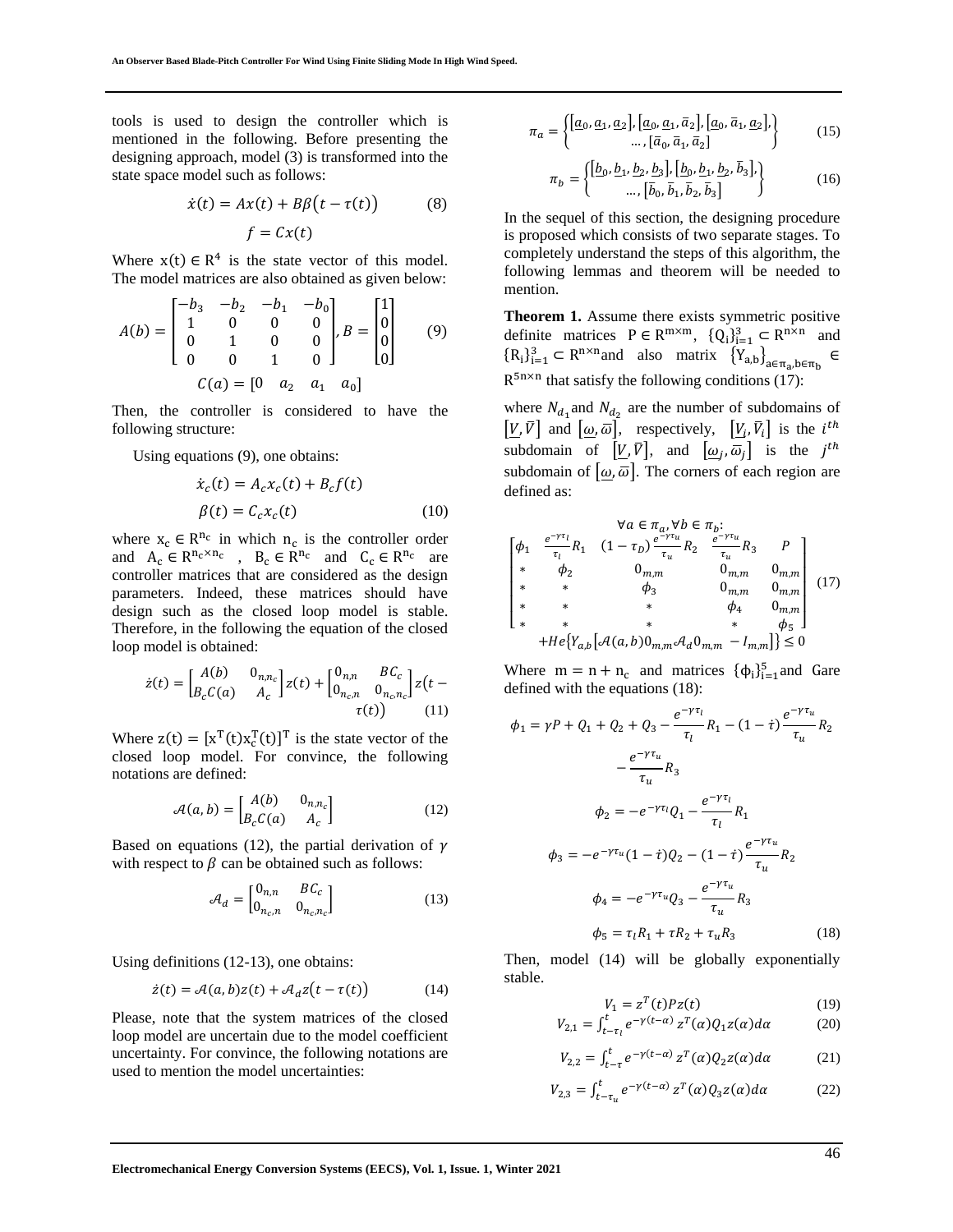$$
V_2 = V_{2,1} + V_{2,2} + V_{2,3} \tag{23}
$$

$$
V_{3,1} = \int_{-\tau_l}^{0} \int_{t+\alpha}^{t} e^{-\gamma(t-\beta)} \dot{z}^T(\beta) R_1 \dot{z}(\beta) d\beta d\alpha \tag{24}
$$

$$
V_{3,2} = \int_{-\tau}^{0} \int_{t+\alpha}^{t} e^{-\gamma(t-\beta)} \dot{z}^{T}(\beta) R_{2} \dot{z}(\beta) d\beta d\alpha \qquad (25)
$$

$$
V_{3,3} = \int_{-\tau_u}^0 \int_{t+\alpha}^t e^{-\gamma(t-\beta)} \dot{z}^T(\beta) R_3 \dot{z}(\beta) d\beta d\alpha \tag{26}
$$

$$
V_3 = V_{3,1} + V_{3,2} + V_{3,3} \tag{27}
$$

Then, the main Lyapunov Krasovskii functional is considered to be as follows;

$$
V = V_1 + V_2 + V_3 \tag{28}
$$

In the following the time derivations of these Lyapunov functions are obtained, successively.

$$
\dot{V}_1 = -\gamma V_1 + \gamma z^T(t) P z(t) + z^T(t) P \dot{z}(t) + \dot{z}^T(t) P z(t) \tag{29}
$$

Obviously, the time derivation of the first Lyapunov Krasovskii functional will be obtained such as follows:

Using the Leibnitz formula [16], one obtains:

$$
\dot{V}_{2,1} = -\gamma V_{2,1} + z^T(t)Q_1 z(t) - e^{-\gamma \tau_l} z^T(t - \tau_l)Q_1 z(t - \tau_l)
$$
\n(30)

$$
\dot{V}_{2,2} = -\gamma V_{2,2} + z^{T}(t)Q_{2}z(t) - e^{-\gamma \tau}(1 - \dot{\tau})z^{T}(t - \tau)Q_{2}z(t - \tau)
$$
\n(31)

For convince, consider the following notation:

$$
\dot{V}_{2,3} = -\gamma V_{2,3} + z^T(t)Q_3 z(t) - e^{-\gamma \tau_u} z^T(t - \tau_u)Q_3 z(t - \tau_u)
$$
\n(32)

Using equations (30-32), the following equation is obtained:

$$
\dot{V}_2 \le -\gamma V_2 + z^T(t)(Q_1 + Q_2 + Q_3)z(t) - e^{-\gamma \tau_1}z^T(t - \tau_1)
$$
\n
$$
\tau_1)Q_1z(t - \tau_1) - e^{-\gamma \tau_u}(1 - \tau) z^T(t - \tau)Q_2z(t - \tau) - e^{-\gamma \tau_u}z^T(t - \tau_u)Q_3z(t - \tau_u) \tag{33}
$$

Also, using Leibnitz formula, one obtains:

$$
V_{3,1} = -\gamma V_{3,1} + \tau_l \dot{z}^T(t) R_1 \dot{z}(t) -
$$
  
\n
$$
\int_{t-\tau_l}^t e^{-\gamma(t-\alpha)} \dot{z}^T(\alpha) R_1 \dot{z}(\alpha) d\alpha
$$
 (34)  
\n
$$
V_{3,2} =
$$
  
\n
$$
-\gamma V_{3,2} + \tau \dot{z}^T(t) R_2 \dot{z}(t) - (1 -
$$
  
\n
$$
\tau_D) \int_{t-\tau}^t e^{-\gamma(t-\alpha)} \dot{z}^T(\alpha) R_2 \dot{z}(\alpha) d\alpha
$$
 (35)

$$
V_{3,3} = -\gamma V_{3,3} + \tau_u \dot{z}^T(t) R_3 \dot{z}(t) -
$$
  

$$
\int_{t-\tau_u}^t e^{-\gamma(t-\alpha)} \dot{z}^T(\alpha) R_3 \dot{z}(\alpha) d\alpha
$$
 (36)

According to the Lemma 1, the following equations will be obtained:

$$
V_{3,1} \le -\gamma V_{3,1} + \tau_l \dot{z}^T(t) R_1 \dot{z}(t) - \frac{e^{-\gamma \tau_l}}{\tau_l} \left( z(t) - z(t - \tau_l) \right)^T R_1 \left( z(t) - z(t - \tau_l) \right) \tag{37}
$$

$$
V_{3,2} \le
$$
  
\n
$$
-\gamma V_{3,2} + \tau \dot{z}^{T}(t) R_{2} \dot{z}(t) - (1 - \tau_{D}) \frac{e^{-\gamma \tau_{u}}}{\tau_{u}} (z(t) - z(t - \tau))
$$
  
\n
$$
Z(t - \tau) \bigg)^{T} R_{2} (z(t) - z(t - \tau)) \qquad (38)
$$
  
\n
$$
V_{3,3} \le -\gamma V_{3,3} + \tau_{u} \dot{z}^{T}(t) R_{3} \dot{z}(t) - \frac{e^{-\gamma \tau_{u}}}{\tau_{u}} (z(t) - \tau) \bigg)^{T}
$$

$$
z(t - \tau_u)\big)^T R_3(z(t) - z(t - \tau_u))
$$
\n(39)

Using equation (37-39), the following equation is obtained:

$$
\dot{V}_3 \leq -\gamma V_3 + \dot{z}^T(t) (\tau_l R_1 + \tau R_2 + \tau_u R_3) \dot{z}(t) -
$$
\n
$$
\frac{e^{-\gamma \tau_l}}{\tau_l} (z(t) - z(t - \tau_l))^T R_1 (z(t) - z(t - \tau_l)) - (1 -
$$
\n
$$
\tau_b) \frac{e^{-\gamma \tau_u}}{\tau_u} (z(t) - z(t - \tau_l))^T R_2 (z(t) - z(t - \tau_l)) -
$$
\n
$$
\frac{e^{-\gamma \tau_u}}{\tau_u} (z(t) - z(t - \tau_u))^T R_3 (z(t) - z(t - \tau_u)) \tag{40}
$$

Using equations (29), (33) and (40), the time derivation of the main Lyapunov function can be written as follows:

$$
-\gamma V + \zeta^T \begin{bmatrix} \phi_1 & \frac{e^{-\gamma \tau_l}}{\tau_l} R_1 & (1 - \tau_D) \frac{e^{-\gamma \tau_{u_l}}}{\tau_u} R_2 & \frac{e^{-\gamma \tau_{u_l}}}{\tau_u} R_3 & P \\ * & \phi_2 & 0_{n \times n} & 0_{n \times n} & 0_{n \times n} \\ * & * & \phi_3 & 0_{n \times n} & 0_{n \times n} \\ * & * & * & \phi_4 & 0_{n \times n} \\ * & * & * & * & \phi_5 \end{bmatrix} \zeta (41)
$$

Where $\zeta(t) = [z^T(t)z^T(t-\tau_1)z^T(t-\tau)z^T(t-\tau_u)z^T(t)]^T$ .

Using condition (41) and based on the Finsler's Lemma, one has:

$$
\dot{V} \le -\gamma V \tag{42}
$$

The above equation establishes the globally exponentially stability of the model (14).

**Remark 1.**Theorem 1 proposes a set of conditions to establish the stability of the model (14) with the mentioned model assumptions. The proposed conditions exploits the exponentially stability of the model (14) considering conditions (4-6).

**Remark 2.**Theproposed conditions of Theorem 1 are not LMI due to the existence of coupling terms between Lyapunov and design parameters in the term  $Y[\mathcal{A}(a, b)0_{m,m}\mathcal{A}_d 0_{m,m} - I_{m,m}]$ . It is worth to mention that the closed loop matrices  $\mathcal{A}(a, b)$  and  $\mathcal{A}_{d}$  depend on the design parameters  $A_{c}$ ,  $B_{c}$  and  $C_{c}$ . Hence, the two stage algorithm is used to solve the conditions of Theorem 1.

As mentioned before, the conditions of Theorem 1 is not LMI and to solve the conditions with LMI toolboxes the following optimization problem is proposed:  $\underline{\text{PI:}}\ min_{h,P,\{Q_i\}_{i=1}^3, \{R_i\}_{i=1}^3, YA_c,B_c,C_c} h$ 

$$
P > 0
$$
  

$$
R_i > 0, Q_i > 0 \text{ for } i = 1, 2, 3
$$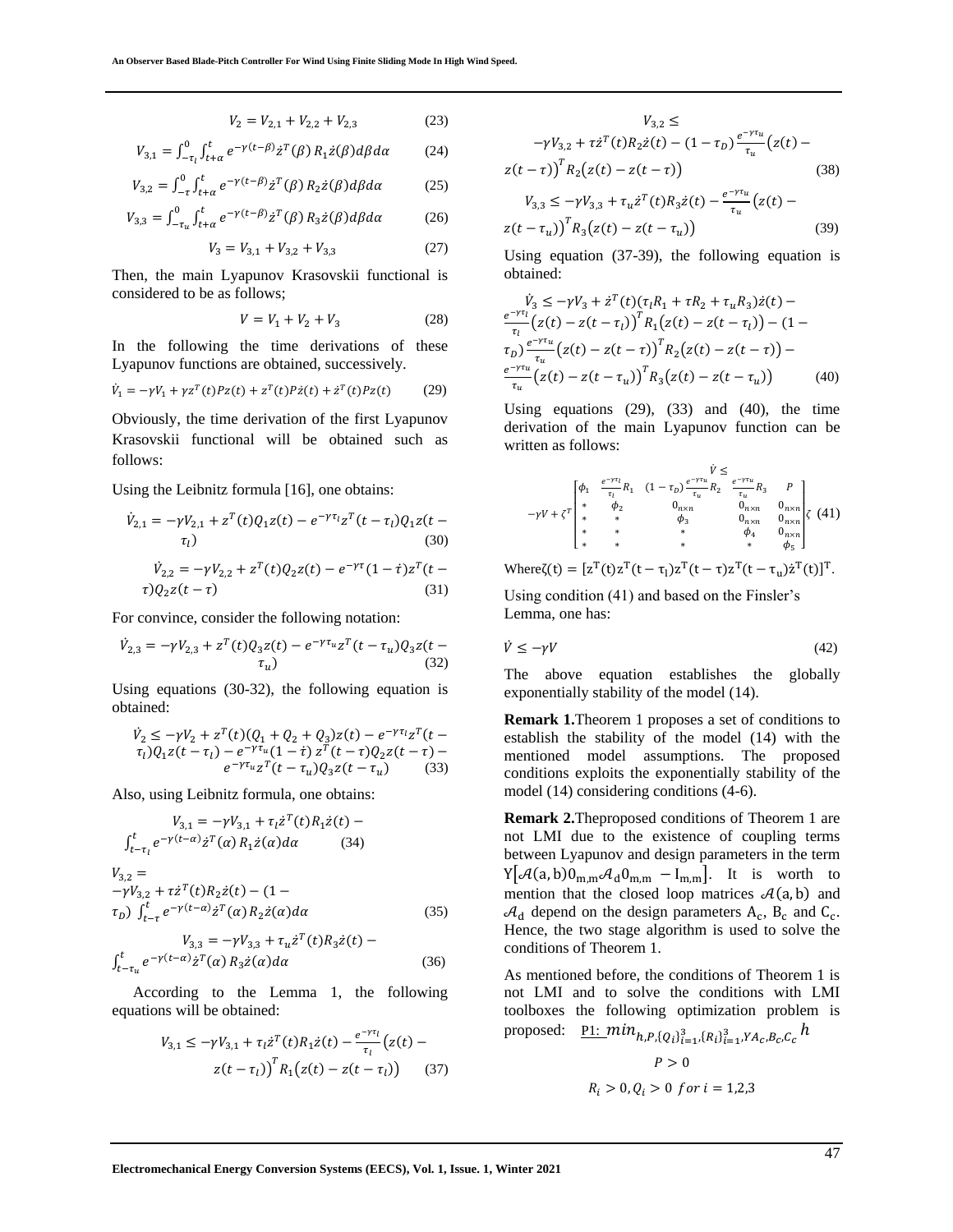$$
\forall a \in \pi_a, \forall b
$$
\n
$$
\in \pi_b: \begin{bmatrix}\n\phi_1 & \frac{e^{-\gamma \tau_l}}{\tau_l} R_1 & (1 - \tau_D) \frac{e^{-\gamma \tau_u}}{\tau_u} R_2 & \frac{e^{-\gamma \tau_u}}{\tau_u} R_3 & P \\
* & \phi_2 & 0_{m,m} & 0_{m,m} & 0_{m,m} \\
* & * & \phi_3 & 0_{m,m} & 0_{m,m} \\
* & * & * & * & \phi_4 & 0_{m,m} \\
* & * & * & * & * & \phi_5\n\end{bmatrix}
$$
\n
$$
\begin{aligned}\n+ He\{Y_{a,b}\}[\mathcal{A}(a, b, A_c, B_c)0_{m,m} \mathcal{A}_d(C_c)0_{m,m} - I_{m,m}]\} \\
\leq hI_{5n \times 5n} \\
\phi_1 & = \gamma P + Q_1 + Q_2 + Q_3 - \frac{e^{-\gamma \tau_l}}{\tau_l} R_1 - (1 - \tau_D) \frac{e^{-\gamma \tau_u}}{\tau_u} R_2 \\
&- \frac{e^{-\gamma \tau_u}}{\tau_u} R_3 \\
\phi_2 & = -e^{-\gamma \tau_l} Q_1 - \frac{e^{-\gamma \tau_l}}{\tau_l} R_1 \\
\phi_3 & = -e^{-\gamma \tau_u} (1 - \tau_D) Q_2 - (1 - \tau_D) \frac{e^{-\gamma \tau_u}}{\tau_u} R_2\n\end{aligned}
$$

$$
\begin{aligned} \n\iota_u &= -e^{-\gamma \tau_u} Q_3 - \frac{e^{-\gamma \tau_u}}{\tau_u} R_3 \\ \n\phi_5 &= \tau_l R_1 + \tau_u R_2 + \tau_u R_3 \n\end{aligned}
$$

Finally, using the mention preliminaries and Theorem 1, the steps of the proposed algorithm are briefly presented such as follows:

Algorithm:

- 1) *Set*  $k = 0$ .
- 2) *Consider matrices*  $A_c^{(0)}$ ,  $B_c^{(0)}$  and  $C_c^{(0)}$  to have the *random values.*
- 3) *Solve the optimization problem P1by considering*

$$
A_c = A_c^{(k)}, B_c = B_c^{(k)} \text{ and } C_c = C_c^{(k)} \text{ to obtain}
$$
  

$$
P^{(k)}, \{Q_i^{(k)}\}_{i=1}^3, \{R_i^{(k)}\}_{i=1}^3 \text{ and } \{Y_{a,b}^{(k)}\}_{a \in \pi_a, b \in \pi_b}
$$
  
and  $h^{(k)}$ .

- 4)  $f h^{(k)} \le 0$  returns  $A_c^{(k)}$ ,  $B_c^{(k)}$  and  $C_c^{(k)}$  as the
- 5) *solutions of the algorithm.*
- 6) *Else, solve the optimization problem P1 by considering*  $P = P^{(k)}$ ,  ${Q_i}_{i=1}^3 = \left{Q_i^{(k)}\right}_{i=1}^3$ 3 *,*   ${R_i}_{i=1}^3 = {R_i^{(k)}}_{i=1}^3$  $\int_{i=1}^{3}$  and  $\left\{Y_{a,b}\right\}_{a \in \pi_a, b \in \pi_b}$  =  $\left\{Y_{a,b}^{(k)}\right\}_{a \in \pi_a, b \in \pi_b}$  to obtain  $A_c^{(k+1)}$ ,  $B_c^{(k+1)}$  and  $C_c^{(k+1)}$  and  $h^{(k+1)}$ .
- 7) If  $h^{(k+1)} \le 0$  returns  $A_c^{(k+1)}$ ,  $B_c^{(k+1)}$  and  $C_c^{(k+1)}$ *as the solutions of the algorithm.*
- *8*) Else if  $|h^{(k+1)} h^{(k)}| \leq \epsilon$  finalize the algorithm *and returns null.*

#### *9)* Else set  $k = k + 1$  and go to step 3.

**Remark 3.**The parameter  $\epsilon$  is a threshold value considered to guarantee the convergence and to stop the algorithm if there is not any feasible solution. Therefore, the proposed algorithm will be used to design a proper output feedback controller for the model (14) subject to conditions (4-6).

## **4. SIMULATION**

Two examples are considered in this section to convey the efficiency and performance of the design algorithm in compared to the other previous methods. It is worth to mention that the considered model assumptions of model (14) are not directly used in the previous methods. Hence, to compare the results, the other methods are designed by removing some assumptions. However, the obtained controllers are applied to the original model. The simulation results of this section reveal the superiority of the proposed algorithm in compare to the previous methods.

**Example 1.**This model is given from paper [12]. The following table presents some physical and environment parameters of this model:

|             | TABLE 1. CONFIGURATION $\rm{P}$ arameters $\rm{O}$ f The First |  |  |  |
|-------------|----------------------------------------------------------------|--|--|--|
| Warn Tuppar |                                                                |  |  |  |

| VV IND-LUKDINE   |       |  |
|------------------|-------|--|
| <b>Parameter</b> | value |  |
| rotor diameter   | 70m   |  |
| tower height     | 90m   |  |
| rated power      | 1.5MW |  |
| wind speed       | 15m/s |  |
| pitch angle      |       |  |

Using the parameter values of Table 1, the transfer function of the wind machine is obtained such as follows [12].

$$
G_p(s) = \frac{2.426s^2 - 4.6345s - 147.3}{s^4 + 4.857s^3 + 126.2s^2 + 266.4s + 3659}e^{-.25s}
$$
 (43)

It has been supposed that the coefficients of the above model can have up to 10% error from the nominal values in equation (43). Also, the delay dependent parameters are assumed to be  $\tau_1 = .2$ ,  $\tau_u = .3$  and  $\tau_D = .1$ .

Using the proposed algorithm of this paper, the proper controller is obtained which is presented in the following:

$$
A_c = \begin{bmatrix} 24.0363 & -121.8684 \\ 883.4176 & -444.4847 \end{bmatrix}, B_c = \begin{bmatrix} -1.2180 \\ -4.4264 \end{bmatrix}
$$
\n
$$
C_c = \begin{bmatrix} -7260 & -3313 \end{bmatrix} \tag{44}
$$

The following figures show the results of this simulation example: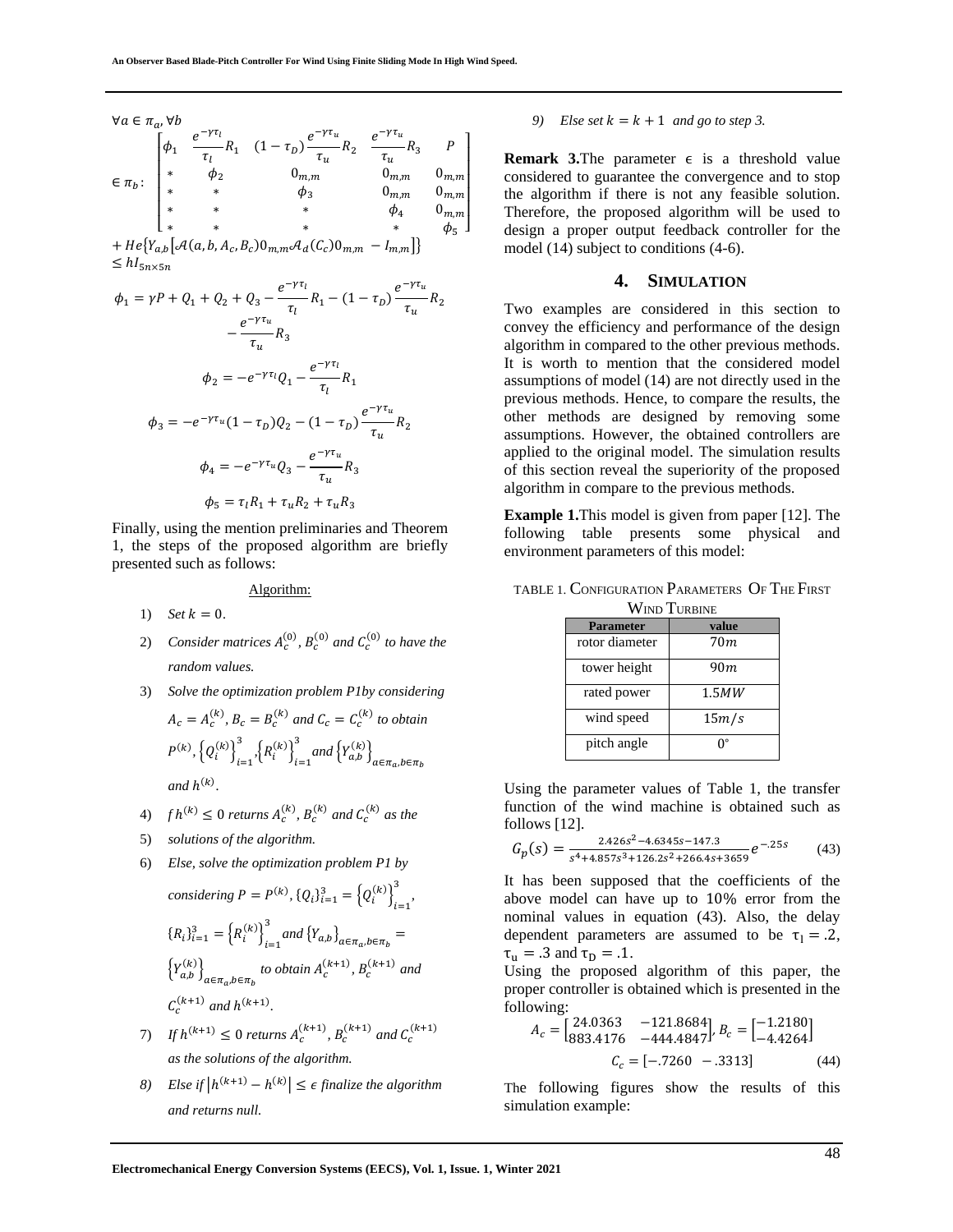

**Fig. 1.** THE PITCH ANGLE OF THE FIRST SIMULATION EXAMPLE



**Fig 2.** MODAL DEFLECTION OF THE FIRST SIMULATION EXAMPLE



**Fig 3.** TIME VARYING DELAY OF THE FIRST SIMULATION EXAMPLE



**Fig 4.** THE PITCH ANGLE OF THE SECOND SIMULATION EXAMPLE



**EXAMPLE** 



**Fig 6.** TIME VARYING DELAY OF THE SECOND SIMULATION EXAMPLE

As it can be seen, the designed controller stabilizes the uncertain time varying delay model (43).

**Example 2**.Consider a wind machine with the following parameters [12],

TABLE 2. PARAMETERS CONFIGURATION PARAMETERS OF THE SECOND WIND TURBINE OF THE FIRST WIND TURBINE

| Parameter      | value          |  |
|----------------|----------------|--|
| rotor diameter | 15m            |  |
| tower height   | 25m            |  |
| rated power    | 50kW           |  |
| wind speed     | 15m/s          |  |
| pitch angle    | $0.75^{\circ}$ |  |

Then, the wind machine has the following transfer function equation which is given from [12]:

$$
G_p(s) = \frac{-0.2545s^2 - 0.0647s + 0.9384}{s^4 + 2.28s^3 + 878.5s^2 + 437.7s + 7.7 \times 10^4} e^{-0.25s}
$$
 (45)

Assume the numerator coefficients have 10% error with respect to the nominal values. Also, assume  $\tau_1$  = .1,  $\tau_u = .4$  and  $\tau_D = .5$ .

Using the proposed algorithm of this paper, the proper controller is obtained which is presented in the following: